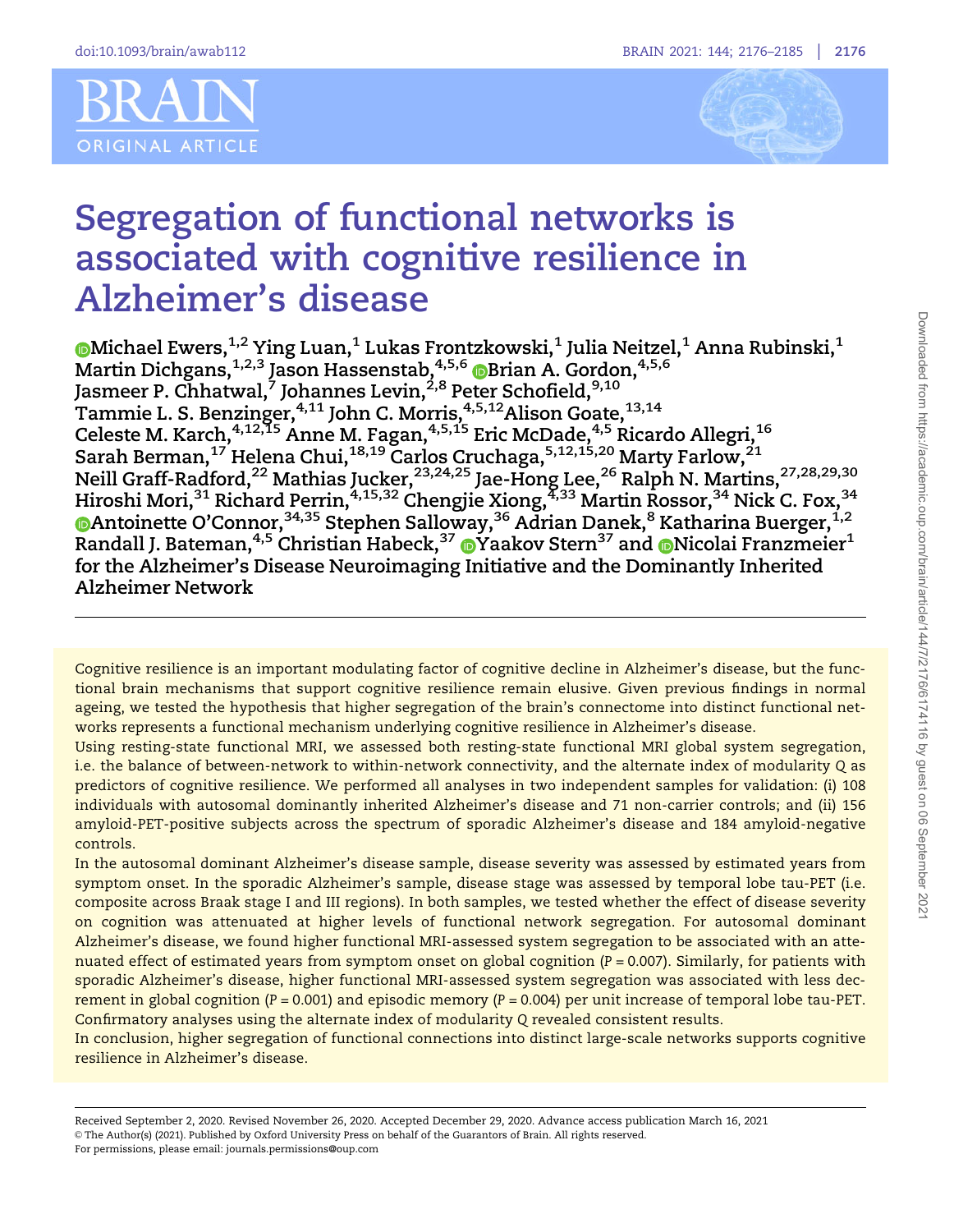- <span id="page-1-0"></span>1 Institute for Stroke and Dementia Research, University Hospital, Ludwig-Maximilian-University LMU, Munich, Germany
- 2 German Center for Neurodegenerative Diseases (DZNE), Munich, Germany
- 3 Munich Cluster for Systems Neurology, SyNergy, Ludwig-Maximilian-University LMU, Munich, Germany
- 4 Knight Alzheimer's Disease Research Center, Washington University in St. Louis, St. Louis, MO, USA
- 5 Department of Neurology, Washington University in St. Louis, St. Louis, MO, USA
- 6 Department of Psychological and Brain Sciences, Washington University, St. Louis, MO, USA
- 7 Massachusetts General Hospital, Department of Neurology, Harvard Medical School, MA, USA
- 8 Department of Neurology, Ludwig-Maximilians-Universität München, Munich, Germany
- 9 Neuroscience Research Australia, Sydney, NSW, Australia
- 10 School of Medical Sciences, University of New South Wales, Sydney, NSW, Australia
- 11 Department of Radiology, Washington University in St Louis, St Louis, MO, USA
- 12 Department of Psychiatry, Washington University in St. Louis, St. Louis, MO, USA
- 13 Department of Genetics and Genomic Sciences, Icahn School of Medicine at Mount Sinai, New York, NY, USA
- 14 Ronald M. Loeb Center for Alzheimer's Disease, Department of Neuroscience, Icahn School of Medicine at Mount Sinai, New York, NY, USA
- 15 Hope Center for Neurological Disorders, Washington University in St. Louis, St. Louis, MO, USA
- 16 Department of Neurology, FLENI Fondation, Buenos Aires, Argentina
- 17 Department of Neurology, University of Pittsburgh, Pittsburgh, PA, USA
- 18 Alzheimer's Disease Research Center, Keck School of Medicine at the University of Southern California, Los Angeles, CA, USA
- 19 Department of Neurology, Keck School of Medicine, University of Southern California, Los Angeles, CA, USA
- 20 NeuroGenomics and Informatics, Washington University School of Medicine, St. Louis, MO, USA
- 21 Department of Neurology, Indiana University School of Medicine, Indianapolis, IN, USA
- 22 Department of Neurology, Mayo Clinic, Jacksonville, FL, USA
- 23 German Center for Neurodegenerative Diseases (DZNE), Tübingen, Germany
- 24 Department of Cellular Neurology, Hertie Institute for Clinical Brain Research, Tübingen, Germany
- 25 Department of Psychiatry and Psychotherapy, University of Tübingen, Tübingen, Germany
- 26 Department of Neurology, Asan Medical Center, University of Ulsan College of Medicine, Seoul, Korea
- 27 Centre of Excellence for Alzheimer's Disease Research and Care, School of Medical and Health Sciences, Edith Cowan University, Joondalup, WA, Australia
- 28 Australian Alzheimer's Research Foundation, Ralph and Patricia Sarich Neuroscience Research Institute, Nedlands, WA, Australia
- 29 Department of Biomedical Sciences, Macquarie University, Sydney, NSW, Australia
- 30 KaRa Institute of Neurological Diseases, Sydney, NSW, Australia
- 31 Department of Clinical Neuroscience, Osaka City University Medical School, Osaka, Japan
- 32 Department of Pathology and Immunology, Washington University School of Medicine, St. Louis, MO, USA
- 33 Department of Biostatistics, Washington University, St Louis, MO, USA
- 34 Dementia Research Centre, University College London, Queen Square, London, UK
- 35 UK Dementia Research Institute at UCL, UCL, London, UK
- 36 Department of Neurology, Warren Alpert Medical School of Brown University, Providence, RI, USA
- 37 Cognitive Neuroscience Division, Department of Neurology, Columbia University, New York, NY, USA

Correspondence to: Michael Ewers

Institute for Stroke and Dementia Research

Klinikum der Universität München

Feodor-Lynenstr. 17, 81377 München, Germany

E-mail: michael.ewers@med.uni-muenchen.de

Keywords: modularity; resilience; reserve; system segregation; tau-PET

Abbreviations: ADAD = autosomal dominant Alzheimer's disease; ADNI = Alzheimer's Disease Neuroimaging Initiative; DIAN = Dominantly Inherited Alzheimer Network; EYO = estimated years from symptom onset; rs-fMRI = resting state functional MRI; SyS = system segregation

# Introduction

Cognitive resilience is defined as the ability to maintain cognitive abilities relatively well in the presence of age-related brain decline or brain pathologies. $1,2$  In Alzheimer's disease, the level of cognitive impairment shows substantial variability even when accounting for key pathologies including amyloid- $\beta$  and pathological tau.<sup>3,4</sup> Protective environmental factors such as education, midlife activities and physical activity have been found to be associated with lower cognitive impairment and dementia risk in Alzheimer's disease,<sup>5</sup> suggesting that cognitive resilience may modulate the impact of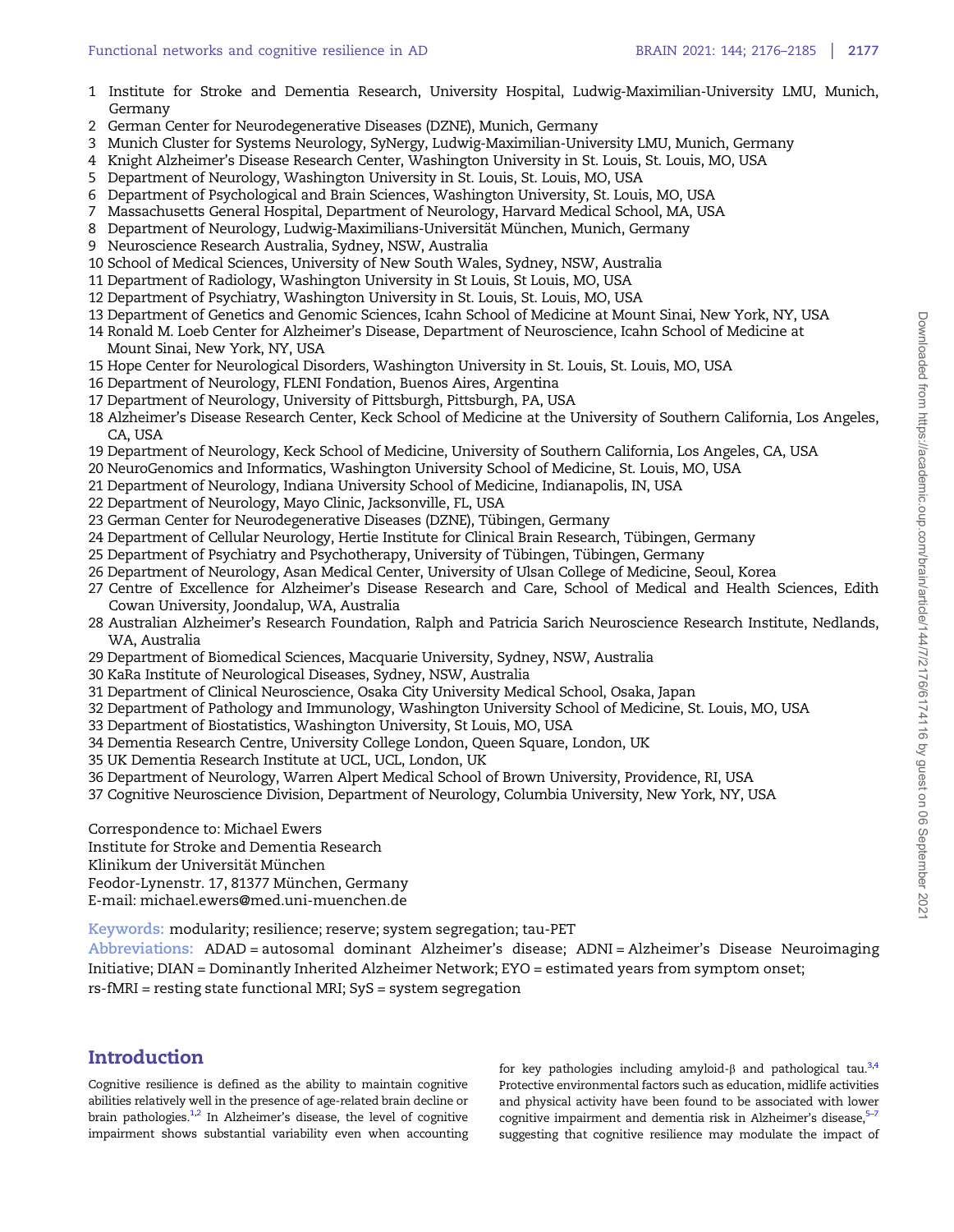<span id="page-2-0"></span>pathology on cognition. However, the functional brain properties underlying cognitive resilience remain elusive. Answering that question may help identify and target brain mechanisms that slow down cognitive decline in the presence of Alzheimer's disease pathology. Enhancing cognitive resilience to delay the onset of dementia as much as by 1 year would translate into an age-dependent decrease in dementia prevalence of over 10%.[8](#page-8-0)

Previous neuroimaging studies have reported several brain features associated with cognitive resilience in Alzheimer's disease,<sup>9</sup> including higher functional connectivity of hubs in the cognitive control and salience network<sup>[10–14](#page-8-0)</sup> or higher glucose metabolism and brain activation of the anterior cingulate and temporal cortex.<sup>15-17</sup> These findings provide valuable insight into particular brain regions contributing to cognitive resilience in Alzheimer's disease, but overall those regional findings are diverse and variable across studies.<sup>9</sup> There is currently a lack of understanding of which differences in the global functional brain topology support cognitive resilience. From a clinical point of view, a single easily accessible measure of global brain function linked to cognitive resilience would be attractive as a mechanistic functional marker of cognitive resilience.<sup>18</sup> Here we propose resting-state functional MRI (rs-fMRI) assessed segregation between functional networks (called systems) as a putative neural substrate of cognitive resilience. The brain is composed of in-trinsically wired functional networks,<sup>19,[20](#page-8-0)</sup> where each network corre-sponds to a set of tightly connected regions.<sup>[20,21](#page-8-0)</sup> Such a modular functional organization of the brain in the form of clearly segregated functional networks is a critical feature of the functional connectome underlying cognitive performance. $22-24$  Multiple graph theoretical indices have been proposed to quantify the segregation of networks[.25](#page-8-0) Here, we focus on the statistic called system segregation (SyS), which quantifies the extent to which major functional networks are segregated from each other (i.e. high within-network but low between-network connectivity). $^{26}$  An alternative index is the modularity statistic Q, which quantifies extent to which the clustering of connections into networks deviates from that expected in a randomly connected brain.<sup>[22](#page-8-0)</sup> We chose SyS as our primary predictor because this metric is best suited to quantify the segregation between predefined major resting state networks and thus allows for a clear reference to previously well-characterized functional networks.[27](#page-8-0) Results from rs-fMRI studies show higher SyS to be associated with higher global cognitive performance across the adult life span.<sup>26,[28](#page-8-0)</sup> However, few studies have assessed SyS in relation to cognitive resilience. The proxy measure of cognitive resilience including higher socioeconomic status $^{29,30}$  was previously found to be associated with higher SyS in normal ageing.<sup>31</sup> In patients with brain injury, higher SyS was associated with better post-recovery cognitive performance,<sup>32</sup> suggesting that SyS confers higher resilience against the impact of brain pathology on cognitive function. Despite these previous findings, to our knowledge no study has yet assessed SyS as a substrate of cognitive resilience in Alzheimer's disease. Here we tested whether higher rs-fMRI-assessed SyS attenuates the association between markers of Alzheimer's disease severity and cognitive decline in two different samples of individuals with genetic or biomarker evidence of Alzheimer's disease. To enhance criterion validity of our analyses, we also tested the alternate modularity index Q as a predictor of cognitive resilience.

## Materials and methods

#### Participants

#### Dominantly Inherited Alzheimer Network

We included 108 carriers of autosomal dominant Alzheimer's disease (ADAD) disease-causing mutations in genes PSEN1, and PSEN2 or APP, and 71 non-carrier siblings from Dominantly Inherited Alzheimer Network (DIAN) data freeze 10.<sup>[33](#page-8-0)</sup> Beyond DIAN inclusion criteria, the current study required availability of 3 T rs-fMRI,  $T_1$  structural MRI and cognitive assessments. No selection bias (i.e. demographic differences between the included participants and excluded participants) was found  $(P > 0.05)$  for age, gender or education. As a proxy of Alzheimer's disease severity, we applied the estimated years from symptom onset (EYO), defined as the difference between a participants age at examination and the parental age of symptom onset for ADAD mutation carriers, as described previously.<sup>[10,34,](#page-8-0)[35](#page-9-0)</sup> We did not use biomarker levels of pathological tau (as we did in ADNI, see below), since neither CSF biomarkers of tau nor tau PET were available in all subjects in DIAN. Each participant provided written informed consent. Local ethical approval was obtained at each DIAN site.

#### Alzheimer's Disease Neuroimaging Initiative

For the evaluation of late-onset Alzheimer's disease, we included data from the 340 participants included in Alzheimer's Disease Neuroimaging Initiative (ADNI) phase 3, which were selected based on availability of  $T_1$ -weighted and rs-fMRI,  $^{18}$ F-AV1451 tau-PET for the assessment of tau and <sup>18</sup>F-AV45 amyloid-PET for the assessment of amyloid deposition. All measures had to be obtained at the same study visit. Using Freesurfer-derived global amyloid-PET standardized uptake value ratio (SUVR) scores normalized to the whole cerebellum (provided by the ADNI-PET Core), all participants were characterized as amyloid-b-positive or -negative based on an established cut-off point (global AV45 SUVR  $>$ 1.11). $36$  As a control group, we included 184 cognitively normal [Mini-Mental State Examination (MMSE)  $> 24$ , clinical dementia rating  $(CDR) = 0$ , non-depressed] amyloid- $\beta$ -negative participants. To cover the Alzheimer's continuum, we included 89 cognitively normal amyloid-b-positive participants, 59 mild cognitively impaired amyloid- $\beta$ -positive participants (MMSE > 24, CDR = 0.5, objective memory-loss on the education adjusted Wechsler Memory Scale II, preserved activities of daily living) and eight amyloid- $\beta$ -positive patients with dementia (MMSE < 26, CDR > 0.5, fulfilment of NINCDS/ADRDA criteria for probable Alzheimer's dis-ease).<sup>[37](#page-9-0)</sup> Region of interest-specific AV1451 tau-PET data for Freesurfer-based Desikan-Killiany regions of interest provided by the ADNI PET-Core were downloaded from the online ADNI image archive [\(https://ida.loni.usc.edu](https://ida.loni.usc.edu)). As a proxy of disease severity in sporadic Alzheimer's disease, tau-PET uptake averaged across Braak-stage regions of interest I and III was assessed according to a previously described protocol.<sup>[38](#page-9-0)</sup> We specifically focused on these early Braak-stage regions of interest to enhance sensitivity to tau accumulation during the early stages of Alzheimer's disease. We excluded the hippocampus (i.e. Braak-stage-II region of interest) because of known susceptibility of AV1451 PET PET measures in the hippocampal region to spill-over effects of off-target AV1451 binding in the neighbouring choroid plexus.<sup>39</sup> Ethical approval was obtained by the ADNI investigators, all participants provided written informed consent.

#### Neuropsychology

In DIAN, we used a pre-established z-score composite score of global cognition, which was designed by the DIAN cognitive core based on the tests' low ceiling/floor effects, high face validity and sensitivity to early Alzheimer's disease, and is included as the pri-mary end point in the DIAN clinical trial.<sup>[40](#page-9-0)</sup> For the assessment of episodic memory, a memory composite was generated, which was defined as the average z-score (i.e. normalized to the full DIAN baseline sample of cognitively normal non-mutation carriers) across all memory scores available in DIAN (i.e. Wechsler Memory Scale-Revised, Story A logical memory immediate and delayed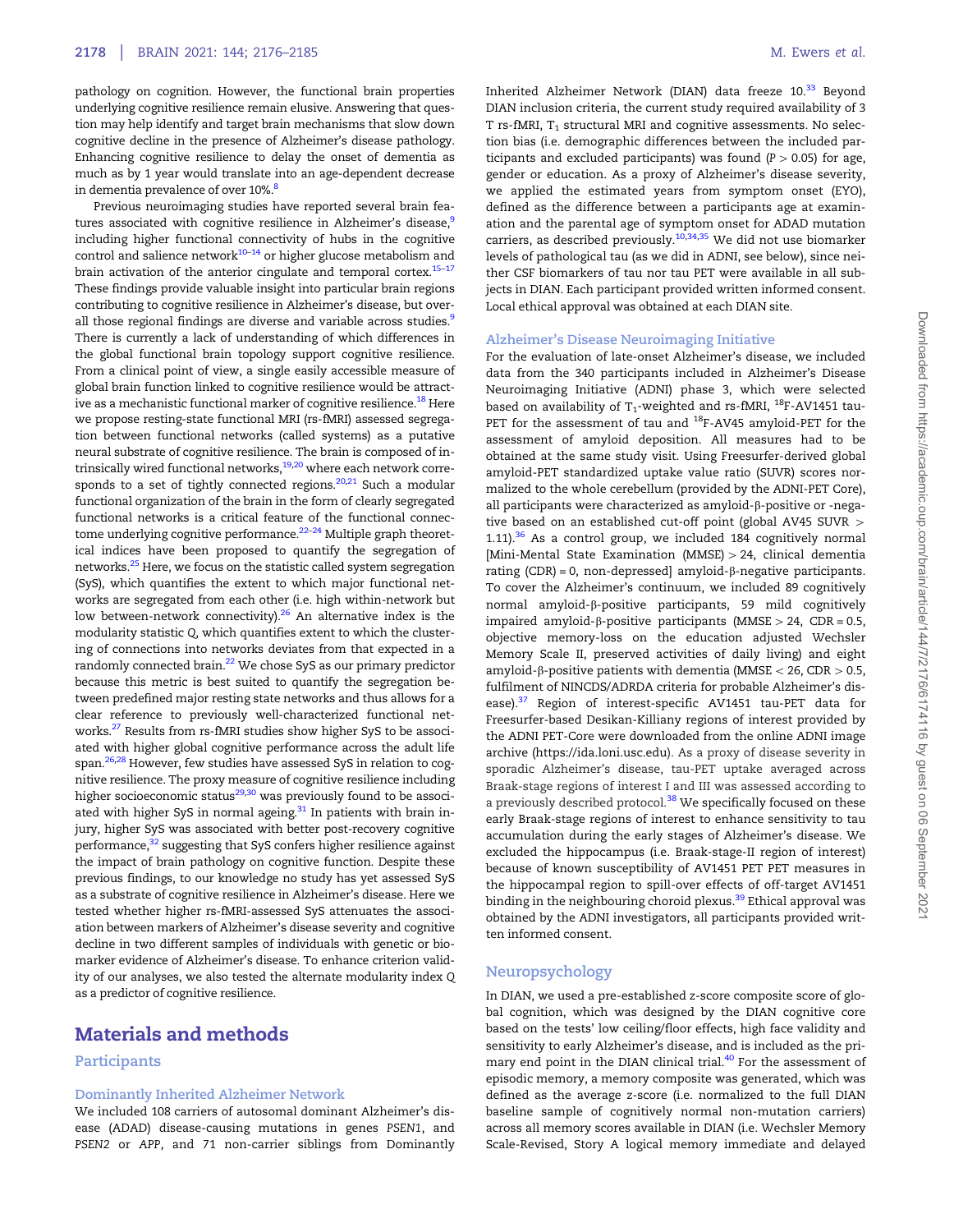<span id="page-3-0"></span>recall, immediate and delayed recall of a 16-item word list, and an associative memory test). These tests were chosen due to their sensitivity to cognitive changes in early stage ADAD subjects (at CDR score = 0.05) as previously described. $41$  For ADNI participants, we used the total score of the ADAS13 for global cognition and the pre-established composite memory score ADNI-MEM,<sup>[42](#page-9-0)</sup> which is a widely used composite scores of cognition in ADNI,<sup>[43](#page-9-0)</sup> and thus offers high comparability between studies. As expected, measures of global cognition and memory were correlated within each cohort (DIAN:  $r = 0.81$ ,  $P < 0.001$ ; ADNI:  $r = -0.85$ ,  $P < 0.001$ ).

#### MRI acquisition and preprocessing

In all samples, MRI data were obtained on 3 T scanner systems. Structural MRI was obtained in both samples using a 3D  $T_1$ weighted magnetization prepared rapid acquisition gradient echo (MPRAGE) sequence (ADNI: 1 mm isotropic voxel-size, repetition time = 2300 ms;  $\:$  DIAN  $\:$  1.1  $\times$  1.1  $\times$  1.2 mm  $\:$  voxel-size,  $\:$  repetition time = 2300 ms). In ADNI, 200 rs-fMRI volumes were obtained using a  $T_2^*$ -weighted EPI sequence with 3.4 mm isotropic voxel resolution with a repetition time/echo time/flip angle = 3000 ms/30 ms/ 90°. In DIAN, 140 rs-fMRI volumes were collected also using  $aT_2$ <sup>\*</sup>weighted echo planar imaging (EPI) sequence with a TR/TE/flip angle = 2230ms/30 ms/80°. All rs-fMRI images were preprocessed and spatially normalized using the same SPM12-based (Wellcome Trust Centre for Neuroimaging, University College London) pipe-line using DARTEL as described previously.<sup>[10,13](#page-8-0),[14](#page-8-0)</sup> Rs-fMRI preprocessing further included motion correction, detrending, band-pass filtering (0.01–0.08 Hz), nuisance regression (i.e. six motion parameters, mean signal extracted from CSF and white matter masks), motion scrubbing and spatial smoothing using an 8 mm full-width at half-maximum Gaussian kernel. Motion scrubbing followed a pre-established approach, where we computed frame-wise displacement between adjacent fMRI volumes. Volumes that exceeded a frame-wise displacement threshold  $>0.5$  mm were censored (i.e. replaced with zero-padded volumes) together with one preceding and two subsequent volumes. No subjects were included for which  $>30\%$  of the resting-state scan had to be removed during motion scrubbing. There were no differences in the average percentage of censored volumes (ADNI:  $6 \pm 11\%$ ; DIAN  $7 \pm 10$ %) between amyloid- $\beta$ -positive versus amyloid- $\beta$ -negative in ADNI or between mutation carriers versus non-carriers in DIAN (all  $P > 0.05$ ). Note that all the above described image processing steps were conducted independently in DIAN and ADNI, hence no data were merged between the two cohorts during any stage of data processing or analysis.

### Assessment of functional connectivity and system segregation

Functional connectivity was estimated in a region of interestbased manner, using 400 regions of interest from the Schaefer fMRI atlas (Fig. 1) which covers the neocortex. $44$  The 400 regions are grouped within seven large-scale functional networks (Fig. 1A) in line with previous parcellations. $45$  Prior to all analyses, the Schaefer fMRI atlas was masked with sample-specific grey matter masks (i.e. voxels with at least 30% probability of belonging to grey matter within the ADNI or BioFINDER sample). Interregional functional connectivity was estimated for each subject based on the fully preprocessed fMRI data. Specifically, we extracted the mean fMRI time series for each of the 400 regions of interest by averaging the signal across voxels falling within a given region. Mean region of interest time series were then cross-correlated using Pearson-Moment correlation, yielding a 400  $\times$  400 functional connectivity matrix that was subsequently Fisher z-transformed.

Autocorrelations were set to zero and only positive connections were retained. System segregation was computed for each of the seven networks from a previously established network parcella- $\frac{44}{4}$  $\frac{44}{4}$  $\frac{44}{4}$  as the difference between mean within network functional connectivity and mean functional connectivity of the network nodes to the remaining six networks (i.e. between-network functional connectivity), as:

$$
SyS = \frac{\overline{z_w} - \overline{z_b}}{\overline{z_w}}\tag{1}
$$

where  $\overline{z_{w}}$  is the mean connectivity of all nodes within a given network and  $\overline{z_b}$  is the mean connectivity of all nodes of a given net-work to nodes outside of that network.<sup>[26](#page-8-0)</sup> Global SyS was computed as the mean segregation across all seven networks and used for subsequent analyses.

To ensure that our analyses were not driven by the selection of a particular graph-metric, we additionally computed the modularity coefficient  $Q_4^{46}$  $Q_4^{46}$  $Q_4^{46}$  which is an alternative measure to quantify the segregation of brain networks, using the following equation:

$$
Q = \frac{1}{2m} \sum_{ij} \left[ A_{ij} - \frac{k_i k_j}{2m} \right] \delta(c_i, c_j)
$$
 (2)

where  $A_{ii}$  represents the connectivity between nodes i and j,  $k_i$  and kj are the sum of the connectivity weights attached to nodes i and  $j, m$  is the sum of all connectivity weights in the graph,  $c_i$  and  $c_j$  are the communities of the nodes and  $\delta$  is the Kronecker delta function. SyS and Q were highly correlated in both cohorts (DIAN:  $r = 0.9$ ,  $R^2 = 0.81$ ,  $P < 0.001$ ; ADNI:  $r = 0.86$ ,  $R^2 = 0.74$ ,  $P < 0.001$ ), supporting the notion that both metrics assess the same underlying construct of brain network segregation.

#### **Statistics**

For DIAN, baseline demographic scores were compared between mutation-carriers and non-carriers using t-tests for continuous and  $\chi^2$  tests for nominal variables. For the ADNI sample, demographics were compared between diagnostic groups using ANOVAs for continuous variables and  $\chi^2$  for nominal variables.

In DIAN, we first tested whether higher EYO was associated with worse cognitive performance (i.e. global cognitive and memory composite), using linear mixed models, controlling for age, gender, education (fixed effects), family affiliation and random intercept

400 ROI Brain parcellation



Figure 1 Functional brain parcellation. 400-ROI Brain parcellation that was used to determine functional connectivity and system segregation between brain networks  $44$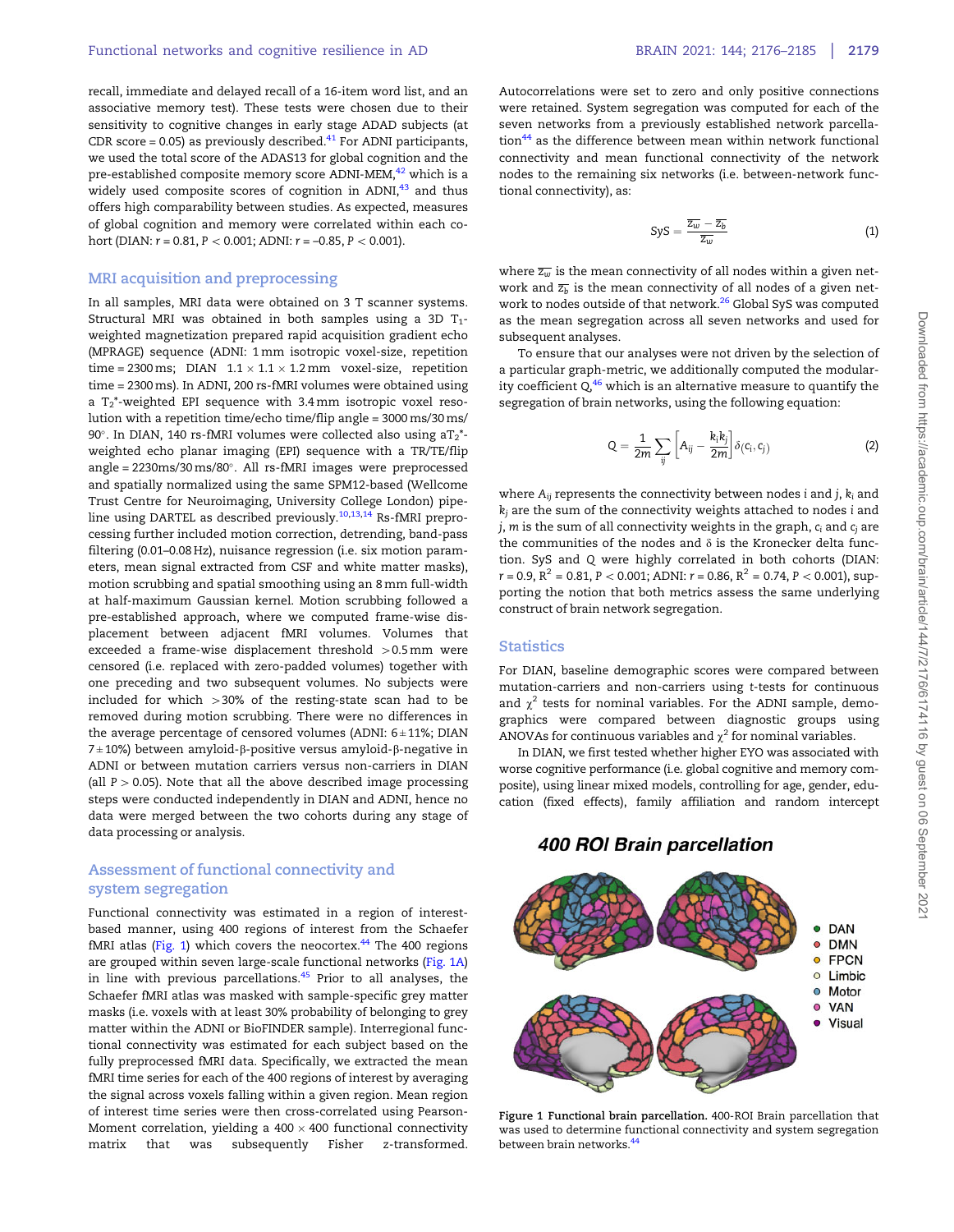<span id="page-4-0"></span>(random effects). For our major hypothesis, we assessed next whether higher SyS attenuated the association between advanced EYO and cognitive performance in the ADAD mutation carriers. To this end, we used linear mixed models to test the interaction between SyS and EYO on cognition (i.e. global cognitive and memory composite), again controlling for age, gender, education, mean motion (i.e. framewise displacement) during the rs-fMRI scan (fixed effects), family affiliation and random intercept (random effects). For analyses in DIAN, we used a Bonferroni-corrected alpha threshold of 0.025 (i.e.  $\alpha$  = 0.05 adjusted for two tests, that is one test on global cognition, the other on memory performance).

In the ADNI tau-PET sample, we used tau-PET in Braak-stage I and III regions as markers of early core Alzheimer's disease pathology. We preferred tau-PET over amyloid PET as a marker of disease progression, given tau-PET's superior correlation with neurodegeneration and cognitive decline in Alzheimer's dis-ease.<sup>[47,48](#page-9-0)</sup> We first tested whether a higher tau-PET SUVR (i.e. Braak I + III composite) was associated with worse cognition (i.e. ADAS13 for global cognition and ADNI-MEM for memory performance), using linear mixed models controlling for age, gender, education, mean motion (i.e. framewise displacement) during the rs-fMRI scan (fixed effects), study centre and random intercept (random effects). Next, we again tested our major hypothesis whether higher SyS attenuated the effect of Braak I + III tau-PET SUVR on ADAS13/ADNI-MEM (i.e. SyS  $\times$  Braak I+III tau-PET interaction) using linear mixed models, and controlling for age, gender, education, mean motion (i.e. framewise displacement) during the rsfMRI scan (fixed effects), study centre and random intercept (random effects). As in DIAN, we used a Bonferroni-corrected alpha threshold of 0.025, adjusting for two tests. To ensure that the above described analyses were not driven by the selection of SyS as a graph metric, we repeated the analyses using the modularity coefficient Q (as implemented in the R toolbox phenoClust) as an alternative measure of network segregation. All statistical analyses were performed in R statistical software (version 3.6.1).

#### Data availability

The data that support the findings of this study are available from the corresponding author for the purpose of replication upon request.

#### Table 1 Sample characteristics in each group

Baseline subject characteristics are displayed in Table 1. When comparing SyS scores between Alzheimer's disease groups and controls, there was no difference in SyS between mutation-carriers and the non-carrier group ( $F = 2.388$ ,  $P = 0.124$ ; [Fig. 2A\)](#page-5-0) of the DIAN sample. In ADNI, however, we found decreased SyS in amyloid- $\beta$ positive as compared to amyloid- $\beta$ -negative participants (F = 8.904,  $P = 0.003$ ; Cohen's  $d = -0.478$ ; [Fig. 2B](#page-5-0)).

### System segregation attenuates cognitive deficits in familial Alzheimer's disease

As a proxy of ADAD disease severity, we used EYO, which is associated with performance on measures of both global cognition ( $\beta = -0.657$ , Cohen's  $d = -1.834$ ,  $P < 0.001$ ) and memory  $(\beta = -0.590, \text{ Cohen's } d = -1.376, P < 0.001)$  as shown by linear mixed effects models controlling for age, gender, education (fixed effects) and family affiliation and random intercept (random effects). To test our major hypothesis, we determined the interaction effect between system segregation and EYO on either global cognition or memory, controlling for gender, education, mean motion during the rs-fMRI scan (i.e. framewise displacement; fixed effects), family affiliation and random intercept (random effects). As hypothesized, we found a SyS segregation by EYO interaction on global cognition ( $\beta$  = 0.209, P = 0.007, Cohen's  $d = 0.57$ ; [Fig. 3A](#page-6-0)), such that ADAD mutation-carriers with higher SyS had better global cognitive performance at a given level of EYO compared to ADAD mutation-carriers with lower SyS. The interaction effect remained significant after accounting for multiple testing. Testing the same interaction effect for memory performance, however, yielded non-significant results ( $β = 0.026$ ,  $P = 0.799$ , Cohen's  $d = -0.055$ ; [Fig. 3B\)](#page-6-0). Using the modularity coefficient Q instead of SyS yielded consistent interaction effects with EYO on global cognition ( $\beta$  = 0.209, P = 0.004, Cohen's  $d = 0.650$ ; [Supplementary Fig. 1A\)](https://academic.oup.com/brain/article-lookup/doi/10.1093/brain/awab112#supplementary-data) but not memory performance ( $\beta$  = 0.033, P = 0.727; [Supplementary Fig. 1B\)](https://academic.oup.com/brain/article-lookup/doi/10.1093/brain/awab112#supplementary-data). Together, the analyses in the DIAN cohort suggest that higher segregation of brain networks is associated with attenuated global cognitive decreases in ADAD.

| ADNI                       | $CN$ $A\beta-$<br>$(n = 184)$ | $CN AB+$<br>$(n = 89)$ | $MCI$ A $\beta$ +<br>$(n = 59)$ | Alzheimer's<br>disease dementia<br>$(n = 8)$ | P-value |
|----------------------------|-------------------------------|------------------------|---------------------------------|----------------------------------------------|---------|
| Age                        | 72.3 (6.8)                    | 75.8 (6.6)             | 76.3(7.5)                       | 73.5 (11.5)                                  | < 0.001 |
| Gender, female/male        | 112/72                        | 56/33                  | 25/34                           | 3/5                                          | 0.033   |
| Education                  | 16.9(2.3)                     | 16.4(2.5)              | 15.8(2.7)                       | 16.3(2.3)                                    | 0.010   |
| ADAS13                     | 12.2(4.6)                     | 13.6(5.6)              | 22.8 (10.5)                     | 31.7(8.6)                                    | < 0.001 |
| <b>DIAN</b>                | Non-carrier                   | Mutation-carrier       |                                 |                                              |         |
|                            | $(n = 71)$                    | $(n = 108)$            |                                 |                                              |         |
| Age                        | 38.1 (10.3)                   | 38.0 (10.5)            |                                 |                                              | 0.953   |
| <b>EYO</b>                 | $-9.8(11.0)$                  | $-8.6(11.2)$           |                                 |                                              | 0.470   |
| Gender, female/male        | 44/27                         | 68/40                  |                                 |                                              | 0.990   |
| Education                  | 15.2(3.1)                     | 14.2(3.3)              |                                 |                                              | 0.033   |
| Global cognitive composite | 0.19(0.2)                     | $-0.15(0.5)$           |                                 |                                              | < 0.001 |

The classification of amyloid- $\beta$ -positive (A $\beta$ +) or amyloid- $\beta$ -negative (A $\beta$ -) status was based on a previously established cut-off point (global AV45 SUVR > 1.11).<sup>36</sup> For continuous measures, the mean (SD) are displayed. CN = cognitively normal; MCI = mild cognitive impairment.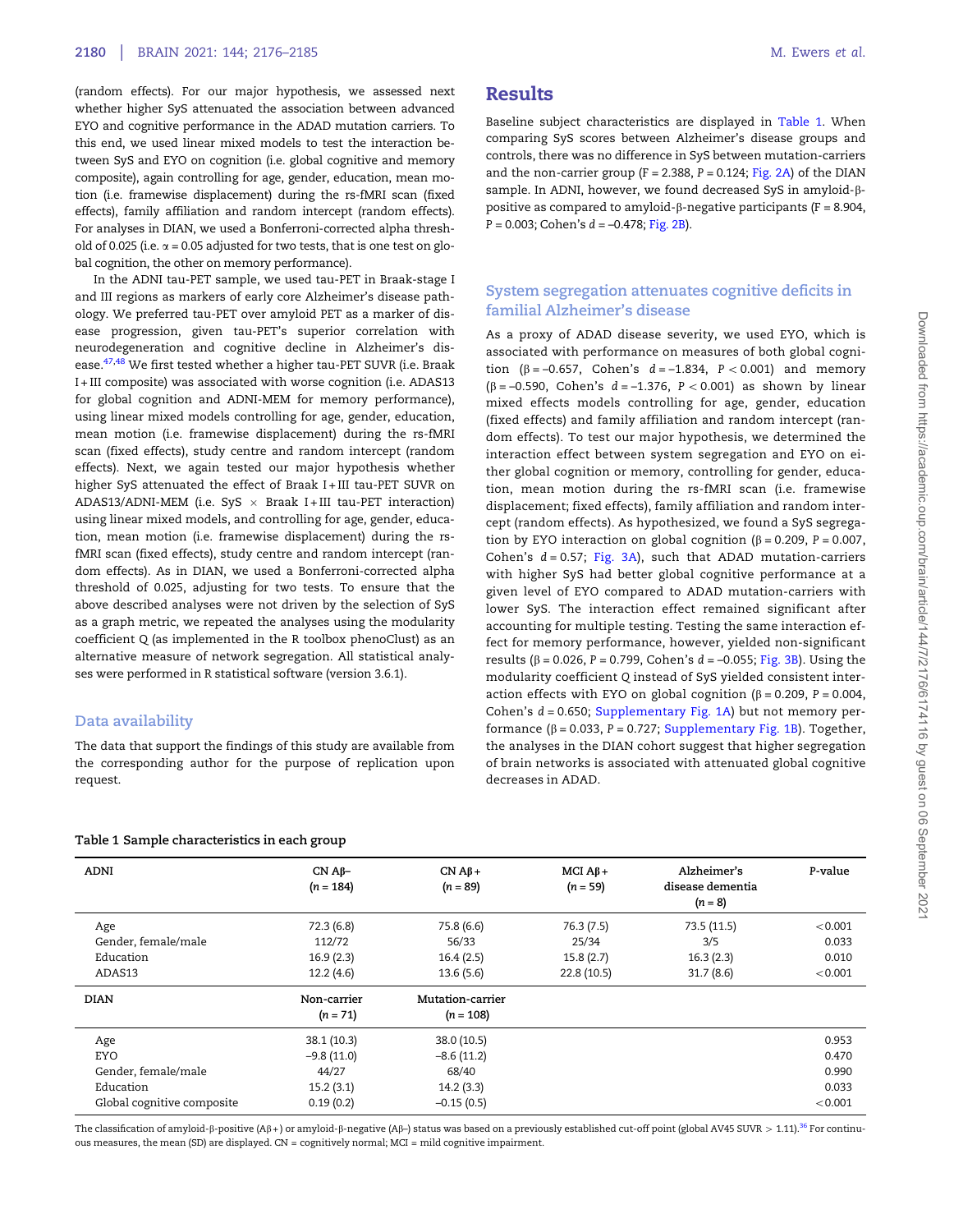<span id="page-5-0"></span>

Figure 2 Group differences in SyS. Group differences in system segregation between controls and patients with autosomal dominant (DIAN) and sporadic (ADNI) Alzheimer's disease.

## System segregation is associated with cognitive resilience in sporadic Alzheimer's disease

We aimed to assess whether beneficial effects of SyS on cognition are also evident in the more common sporadic form of Alzheimer's disease. To this end, we tested in  $156$  amyloid- $\beta$ -positive ADNI participants whether higher SyS was associated with attenuated effects of primary Alzheimer's disease pathology on cognition. As a measure of primary Alzheimer's disease pathology that is strongly linked to cognition, we used a composite tau-PET SUVR score, summarizing tau-PET levels within Braak stage-specific regions of interest I and III. The tau-PET composite of Braakstage regions of interest I and III was significantly higher in the amyloid- $\beta$ -positive group than in the amyloid- $\beta$ -negative group (F = 51.69, P < 0.001, Cohen's  $d$  = 0.809, ANCOVA controlled for age gender and education), and higher tau-PET composite scores were strongly associated with worse global cognition (i.e. ADAS13 total score,  $\beta$  = 0.26, Cohen's  $d$  = 0.613, P < 0.001) and memory (i.e. ADNI-MEM,  $\beta = -0.372$ , Cohen's  $d = -0.622$ ,  $P < 0.001$ ) in the amyloid- $\beta$ positive group [linear mixed models controlling for age, gender, education (fixed effects), study centre and random intercept (random effects)]. Analogous to our analyses in DIAN, we then tested the interaction between SyS and the tau-PET composite on global cognition (i.e. ADAS13 total score) memory (i.e. ADNI-MEM), controlling for age, gender, education, diagnosis and mean framewise displacement (fixed effects) as well as study centre and random intercept (random effects). We found significant SyS by tau-PET composite interactions on both global cognition ( $\beta = -0.268$ )  $P < 0.001$ , Cohen's  $d = -0.569$ ; [Fig. 3C\)](#page-6-0) and memory performance ( $\beta$  = 0.220, P = 0.004, Cohen's d = 0.488; [Fig. 3D\)](#page-6-0). Both interaction effects remained significant after accounting for multiple testing. As shown in [Fig 3C and D](#page-6-0), higher SyS was associated with less severe global cognitive and memory impairment as a function of tau-PET. Tau-PET was not associated with lower SyS in ADNI amyl $oid$ - $\beta$ -positive subjects. Repeating the above described analyses with the modularity coefficient Q (i.e. tau-PET by modularity interaction), yielded consistent results for global cognition ( $\beta$  = -0.175,  $P = 0.021$ , Cohen's  $d = -0.393$ ; [Supplementary Fig. 1C](https://academic.oup.com/brain/article-lookup/doi/10.1093/brain/awab112#supplementary-data)) and memory  $(\beta = 0.180, P = 0.015, Cohen's d = 0.413; Supplementary Fig. 1D). The$  $(\beta = 0.180, P = 0.015, Cohen's d = 0.413; Supplementary Fig. 1D). The$  $(\beta = 0.180, P = 0.015, Cohen's d = 0.413; Supplementary Fig. 1D). The$ modularity index Q was not associated with tau PET ( $P > 0.05$ ). When exploratorily repeating the analyses in the amyloid- $\beta$ -negative group, no significant tau-PET composite by SyS or tau-PET composite by modularity interaction effects were found (all  $P > 0.05$ ; [Supplementary Fig. 2](https://academic.oup.com/brain/article-lookup/doi/10.1093/brain/awab112#supplementary-data)), suggesting that effects were restricted to the amyloid- $\beta$ -positive group. We caution, however, that the current study was not intended to test associations between tau and cognition in normal ageing, thus the analyses in the amyloid- $\beta$ -negative group are exploratory and should not be regarded as evidence that SyS does not attenuate age-related cognitive changes. Together, our findings support the hypothesis that higher segregation of brain networks supports higher cognitive performance in the face of Alzheimer's disease pathology.

## **Discussion**

We found that higher rs-fMRI-assessed SyS was associated with attenuated cognitive deficits in ADAD and sporadic Alzheimer's disease, such that higher SyS predicted a lower impact of disease progression markers (including EYO and tau PET) on cognitive performance. All findings were replicated with the modularity coefficient Q, i.e. an alternative graph metric for segregation between brain networks. Although our findings do not imply that the segregation of brain networks has a causative effect, these results strongly support a protective role of SyS on cognitive changes during the course of Alzheimer's disease.

SyS was associated with an altered effect of core Alzheimer's disease progression markers on cognition, providing the first evidence that higher SyS is not only associated with higher cognition in normal ageing as shown previously,  $26,28$  $26,28$  $26,28$  but also with higher cognitive resilience in Alzheimer's disease. We found the same pattern of results when using the alternate index of modularity Q. Although computationally different, both indices are conceptually closely related by quantifying the extent to which functional con-nections segregate into densely connected networks.<sup>[27](#page-8-0)</sup> Thus, across different graph theoretical indices, we found that higher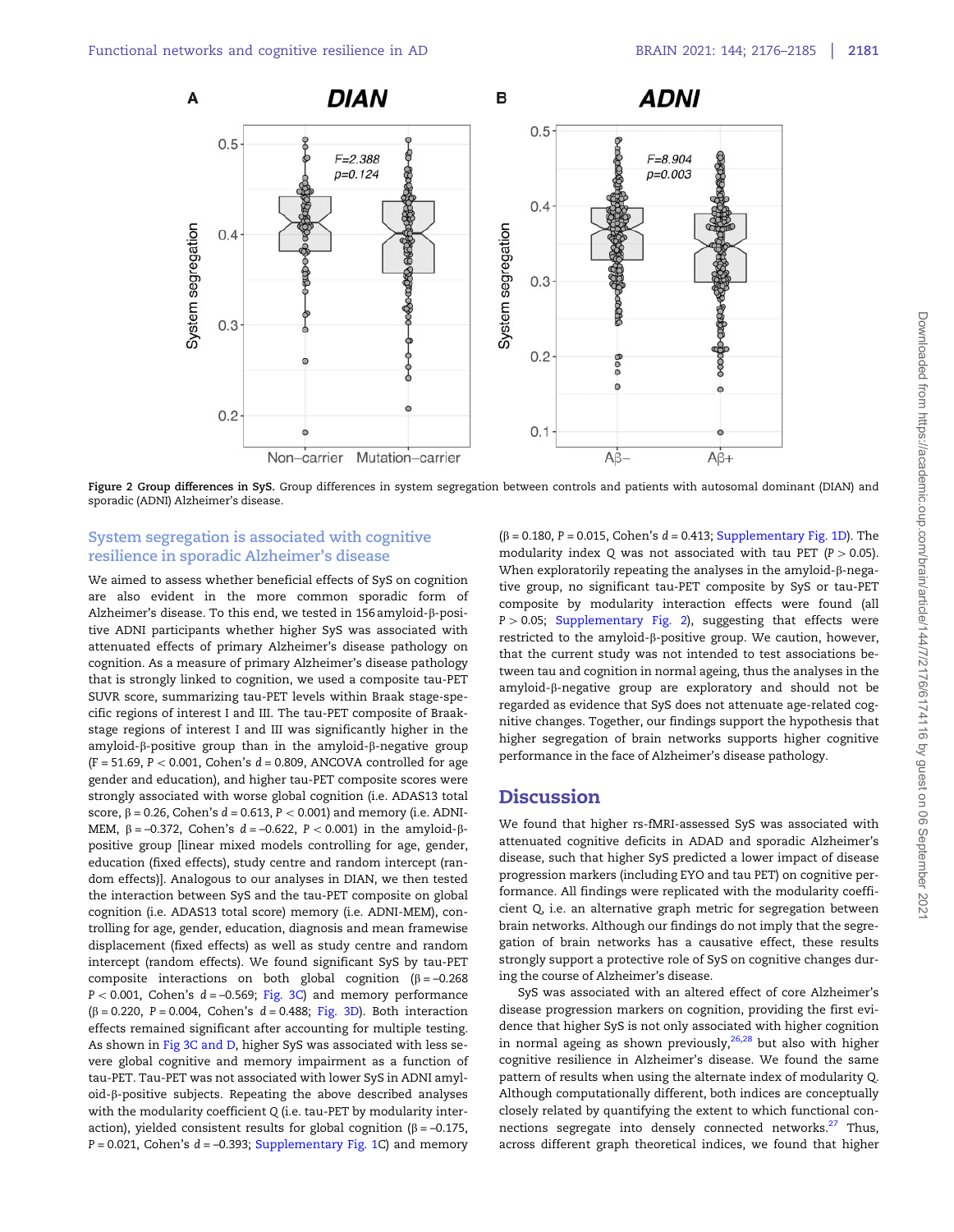<span id="page-6-0"></span>

Figure 3 System segregation moderates the association between Alzheimer's disease severity and cognition. Interaction effect of system segregation by disease progression markers on cognitive performance in autosomal dominant (A and B) and sporadic Alzheimer's disease (C and D). Note that interaction effects were determined using continuous values of system segregation, while median splits are for illustrational purposes only. Note that higher scores on the ADAS13 (C) indicates worse cognition, whereas higher scores on the composite measures (A, B and D) indicate better cognition.

segregation of networks is associated with enhanced cognitive resilience. We validated our findings across different cohorts including ADAD and sporadic Alzheimer's disease. ADAD provides a unique opportunity to study cognitive resilience-related mechanisms in Alzheimer's disease, where the confounding influence of age-related pathologies such as hypertensive cerebrovascular dis-ease are unlikely due to early disease onset.<sup>[49](#page-9-0)</sup> However, although pathological brain alterations in ADAD are largely comparable to those in sporadic late-onset Alzheimer's disease,  $34,49,50$  $34,49,50$  $34,49,50$  $34,49,50$  $34,49,50$  there are important differences. Compared to sporadic Alzheimer's disease, ADAD is associated with greater subcortical deposition of amyloidb and higher occurrence of atypical 'cotton wool' amyloid pla-ques.<sup>[51](#page-9-0)</sup> Therefore, the validation of our findings on the protective effects of SyS in sporadic Alzheimer's disease is important. Together, these results provide evidence for a protective role of SyS in Alzheimer's disease regardless of disease aetiology.

In the current study, SyS was slightly reduced in participants with biomarker evidence of sporadic Alzheimer's disease but not ADAD, however the overlap in SyS was large in ADNI between the Alzheimer's disease and non-Alzheimer's disease groups. One possible explanation for the inconsistency between ADNI and DIAN is that not all ADAD individuals yet showed elevated levels of Alzheimer's disease pathology, which may have reduced our power to detect the small Alzheimer's disease-related reduction in SyS. Our results of SyS decreases in sporadic, amyloid- $\beta$ -positive participants are consistent with previous reports of reduced segregation of functional networks in elderly participants with elevated biomarker levels of amyloid- $\beta$ . $^{52}$  $^{52}$  $^{52}$  The reduction of SyS in participants with elevated levels of amyloid- $\beta$  raises the possibility that individuals with higher SyS had simply less severe Alzheimer's disease pathology and thus lower cognitive impairment. However, we consider this explanation unlikely. Note that we tested the interaction effect of SyS by tau-PET on cognition, where in individuals with higher SyS, the decrease in cognition per unit increase in tau pathology was attenuated. Therefore, the critical test for cognitive resilience was whether SyS was associated with an attenuated effect of tau PET on cognitive impairment rather than the level of tau pathology per se. Moreover, within the group of amyloid-PET positive participants, SyS was not related to amyloid PET levels or tau PET, where SyS was still associated with an attenuated effect of tau PET on cognitive decline. Thus, the association between SyS and cognitive resilience cannot be simply attributed to lower levels of core Alzheimer's disease pathology in individuals with higher SyS.

The specific functional mechanisms that link SyS to higher cognitive performance are not fully understood. A recent theoretical framework suggested that SyS could be regulated by multiple control mechanisms such as hub connectivity in cognitive control net-works.<sup>[18](#page-8-0)[,53](#page-9-0)</sup> Higher system segregation is under the tight control of hubs, i.e. highly connected regions that are thought to be central to brain function.<sup>[54](#page-9-0)</sup> In cognitively normal individuals, higher connectivity between hubs and major networks in the brain are associated with higher segregation of functional networks, which, in turn, are associated with higher cognitive performance across dif-ferent cognitive domains.<sup>[53](#page-9-0)</sup> We and others have previously shown that both higher resting-state and task-related functional connectivity of a global hub in the cognitive control network is associated with higher cognitive resilience.<sup>[10](#page-8-0),[11,13,14](#page-8-0),[55](#page-9-0),[56](#page-9-0)</sup> In addition, functional connectivity and activity of the anterior cingulate, another hub in the brain linked with higher modularity and higher general cognitive function, $57,58$  $57,58$  $57,58$  has been repeatedly associated with higher cognitive resilience in ageing and Alzheimer's disease.[17](#page-8-0),[59](#page-9-0)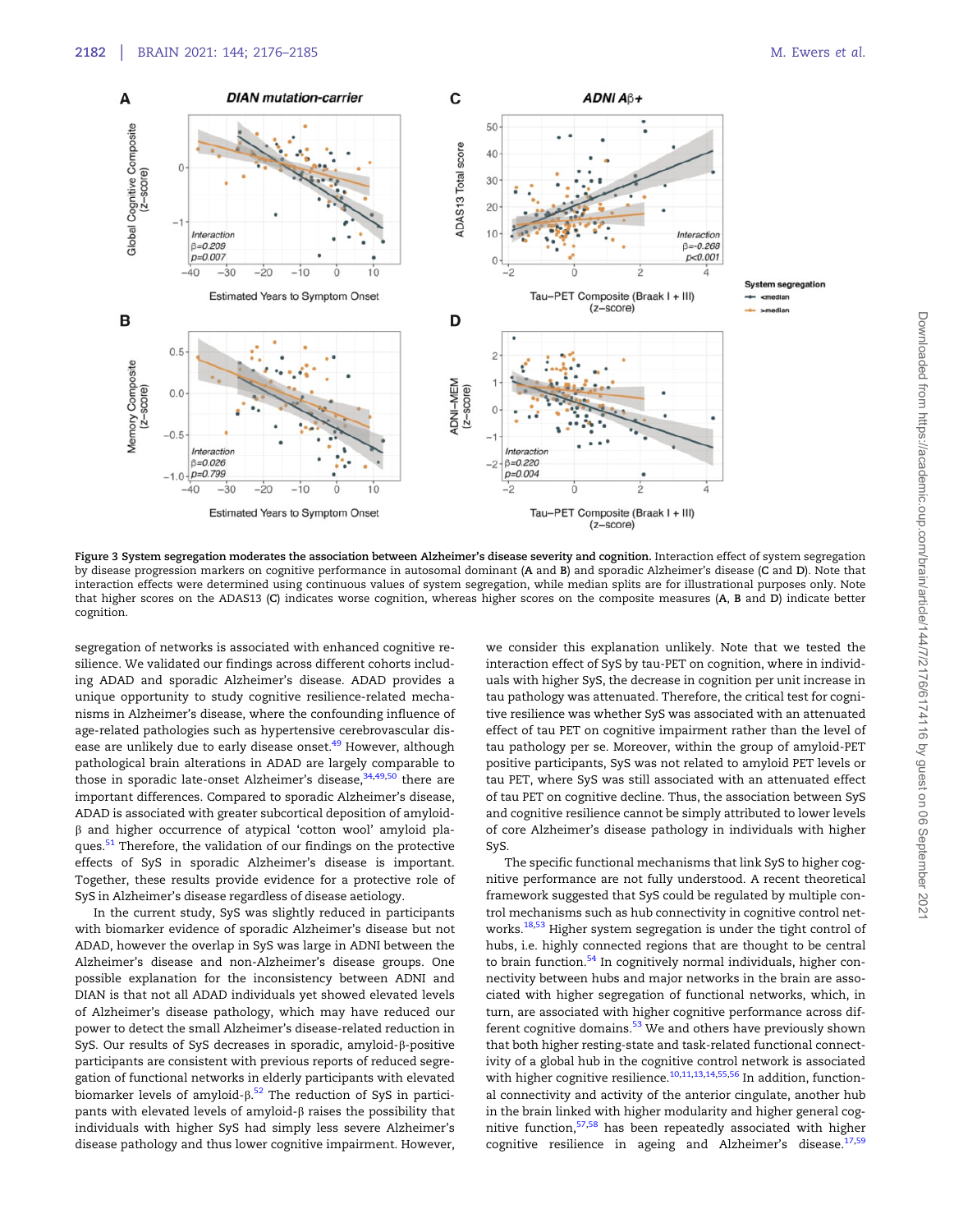<span id="page-7-0"></span>Together, these findings suggest that higher SyS may be a downstream final pathway of functional topology of the brain that supports cognitive resilience in Alzheimer's disease. It is important to consider that our current results are based on rs-fMRI which may act as a baseline reference of functional brain organization from which task-specific network changes occur.<sup>[27](#page-8-0)[,60](#page-9-0)</sup> Interactions and connectivity between brain networks have been shown to dynamically change during task-demands. $61$  In fact, it has been shown that brain network segregation decreases when individuals face novel and difficult tasks, but that network segregation restores during learning of the task. This suggests that mastering a task is associated with increasing system segregation.<sup>[62](#page-9-0)</sup> Thus, it will be a critical next step to assess whether higher resting-state SyS is associated with task-specific network reorganization and cognitive performance. A further open question is whether the interindividual differences in SyS are persistent throughout life and which factors may have caused such differences. Note that we used the term cognitive resilience rather than cognitive reserve in the current study to remain agnostic to varies sources of influence that may have determined or shaped SyS. Life span studies are need to address genetic,<sup>[63](#page-9-0)</sup> life style<sup>64</sup> and age-specific factors<sup>[7](#page-8-0)</sup> that influence SyS.

### Limitations

One limitation is that we assessed SyS based on a priori defined large-scale resting-state networks rather than networks/modules defined at the individual level. Network boundaries may change during ageing and disease, and thus the measure of SyS and modularity Q based on predefined networks may be altered due to ill-defined networks. However, large-scale resting state networks have been shown to be highly reproducible in ageing and Alzheimer's disease. A major advantage of choosing canonical resting state networks as the basic units is the increased interpretability of the findings, given the extensive cognitive characterization of such networks. $20$  An alternate computation of the modularity index Q is based on a data-driven determination of networks, $65$  including the search for the optimal clustering of functional connections. However, the modularity optimization search is a non-deterministic polynomial hard problem, $66$  where the optimization depends on multiple parameters without any hard crite-ria of choosing the best model.<sup>[67](#page-9-0)</sup> Therefore, from a clinical point of view, it is more attractive to resort to a priori well-established and cognitively characterized functional networks as the basic units of network analysis.

Another caveat is the question of how stable and reproducible SyS is across time. Functional MRI connectivity estimation can be biased by physiological noise (e.g. respiratory and cardiac signals; vascular changes) and motion artefacts that may limit reliable estimation of SyS or  $Q$ .<sup>[68,69](#page-9-0)</sup> To correct for motion artefacts we combined motion correction, motion regression and motion scrubbing, referring to the censoring of high-motion volumes from fMRI data, which has been shown to minimize the influence of motion on connectivity estimation.<sup>[68](#page-9-0)</sup> In addition, we included subject-specific average motion estimates as covariates in second level statistical models to additionally correct the assessment of SyS by tau-PET (ADNI) or SyS by EYO (DIAN) interaction models for motion during the fMRI scan. While the currently employed motion correction pipeline has been motivated by previous work, $68$  we would like to acknowledge that other motion-correction methods have been also proposed, including data interpolation, principal componentbased denoising etc., and there is currently no 'best' motion-cor-rection pipeline.<sup>[70](#page-9-0)</sup> For physiological noise (e.g. respiratory, cardiac signals and vascular confounds), there were no consistent measures available across the cohorts, hence we encourage future studies to validate our findings using fMRI data with concurrent physiological recordings or vascular health measures. Regarding test-retest reliability of the currently used fMRI measures, there is a dearth of data for SyS. However, previous studies on the modularity index Q show moderate test-retest variability, which was superior to the reliability of first order interregional connectivity measures, $71$  e.g. commonly used pair-wise region of interest-to-region of interest correlations. Importantly, the size of inter-individual differences in modularity exceed that of temporal fluctuations of modularity within an individual, $72$  supporting the view that fMRI assessed modularity may serve as a fingerprint of cognitive resilience in participants.

## **Conclusions**

We demonstrated for the first time that individuals with higher SyS exhibited attenuated cognitive impairment at a given level of Alzheimer's disease pathology. Higher modular organization of the brain may thus play an important role in maintaining relatively well cognitive abilities in the face of Alzheimer's disease pathology. The rs-fMRI-based assessment of SyS provides thus both mechanistic insight into functional brain differences that support cognitive resilience as well as a promising approach to develop a marker to predict progression of cognitive decline in Alzheimer's disease.

## Acknowledgements

We would like to thank all the researchers in the DIAN ([www.dian](http://www.dian-info.org/personnel.htm)[info.org/personnel.htm\)](http://www.dian-info.org/personnel.htm) and ADNI study. We acknowledge the altruism of the DIAN and ADNI participants and their families.

# Funding

The study was funded by LMUexcellent, the Bavaria-Quebec Foundation (to M.E.), Deutsche Forschungsgemeinschaft (DFG, German Research Foundation) grant for major research instrumentation (DFG, INST 409/193-1 FUGG, to M.D.), and the National Institute for Health Research University College London Hospitals Biomedical Research Centre and the MRC Dementias Platform UK (MR/L023784/1 and MR/009076/1 to M.R.). Data collection and sharing for this project was supported by The Dominantly Inherited Alzheimer's Network (DIAN, U19AG032438) funded by the National Institute on Aging (NIA). Data collection and sharing for this project was funded by the Alzheimer's Disease Neuroimaging Initiative (ADNI) (National Institutes of Health Grant U01 AG024904) and DOD ADNI (Department of Defense award number W81XWH-12–2-0012). ADNI is funded by the National Institute on Aging, the National Institute of Biomedical Imaging and Bioengineering, and through generous contributions from the following: AbbVie, Alzheimer'sAssociation; Alzheimer's Drug Discovery Foundation; Araclon Biotech; BioClinica, Inc.; Biogen; Bristol-Myers Squibb Company; CereSpir, Inc.; Cogstate; Eisai Inc.; Elan Pharmaceuticals, Inc.; Eli Lilly and Company; EuroImmun; F. Hoffmann-La Roche Ltd and its affiliated company Genentech, Inc.; Fujirebio; GE Healthcare; IXICO Ltd ; Janssen Alzheimer Immunotherapy Research & Development, LLC.; Johnson & Johnson Pharmaceutical Research & Development LLC.; Lumosity; Lundbeck; Merck & Co., Inc.; Meso Scale Diagnostics, LLC.; NeuroRx Research; Neurotrack Technologies; Novartis Pharmaceuticals Corporation; Pfizer Inc.; Piramal Imaging; Servier; Takeda Pharmaceutical Company; and Transition Therapeutics. The Canadian Institutes of Health Research is providing funds to support ADNI clinical sites in Canada. Private sector contributions are facilitated by the Foundation for the National Institutes of Health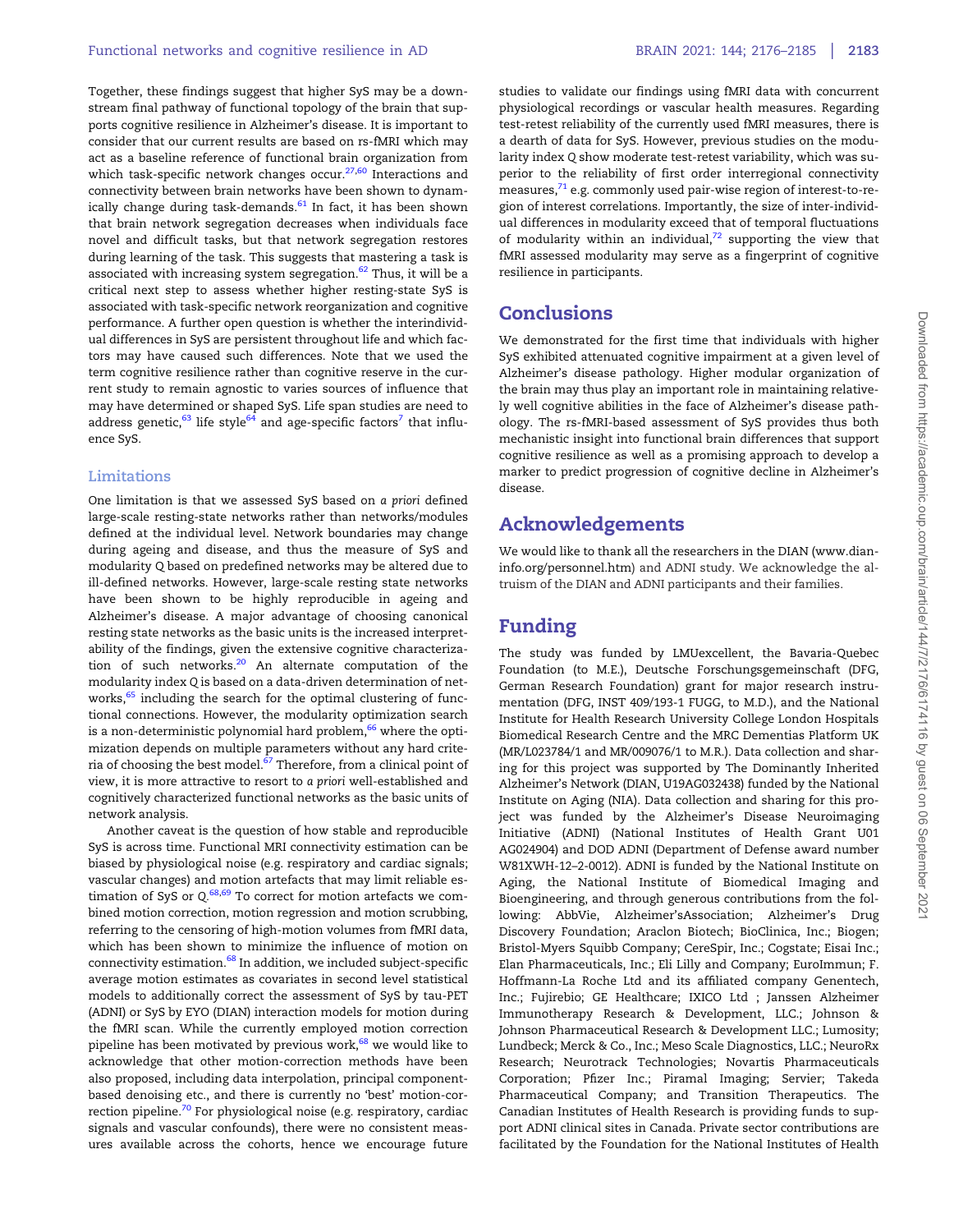<span id="page-8-0"></span>([www.fnih.org\)](http://www.fnih.org). The grantee organization is the Northern California Institute for Research and Education, and the study is coordinated by the Alzheimer's Therapeutic Research Institute at the University of Southern California. ADNI data are disseminated by the Laboratory for Neuro Imaging at the University of Southern California.

# Competing interests

The authors report no competing interests.

# Supplementary material

[Supplementary material](https://academic.oup.com/brain/article-lookup/doi/10.1093/brain/awab112#supplementary-data) is available at Brain online.

# References

- [1](#page-1-0). Stern Y, Arenaza-Urquijo EM, Bartres-Faz D, et al. Whitepaper: Defining and investigating cognitive reserve, brain reserve, and brain maintenance. Alzheimers Dement. 2020;16(9): 1305–1311.
- [2](#page-1-0). Cabeza R, Albert M, Belleville S, et al. Maintenance, reserve and compensation: The cognitive neuroscience of healthy ageing. Nat Rev Neurosci. 2018;19(11):701–710.
- [3](#page-1-0). Franzmeier N, Koutsouleris N, Benzinger T, et al.; Dominantly Inherited Alzheimer Network (DIAN). Predicting sporadic Alzheimer's disease progression via inherited Alzheimer's disease-informed machine-learning. Alzheimers Dement. 2020; 16(3):501–511.
- [4](#page-1-0). Jack CR, Knopman DS, Jagust WJ, et al. Tracking pathophysiological processes in Alzheimer's disease: An updated hypothetical model of dynamic biomarkers. Lancet Neurol. 2013;12(2): 207–216.
- 5. Wang HX, MacDonald SW, Dekhtyar S, Fratiglioni L. Association of lifelong exposure to cognitive reserve-enhancing factors with dementia risk: A community-based cohort study. PLoS Med. 2017;14(3):e1002251.
- 6. Dekhtyar S, Marseglia A, Xu W, Darin-Mattsson A, Wang HX, Fratiglioni L. Genetic risk of dementia mitigated by cognitive reserve: A cohort study. Ann Neurol. 2019;86(1):68–78.
- [7](#page-7-0). Chan D, Shafto M, Kievit R, et al.; Cam-CAN. Lifestyle activities in mid-life contribute to cognitive reserve in late-life, independent of education, occupation, and late-life activities. Neurobiol Aging. 2018;70:180–183.
- [8](#page-2-0). Zissimopoulos J, Crimmins E, St Clair P. The value of delaying Alzheimer's disease onset. Forum Health Econ Policy. 2014;18(1): 25–39.
- [9](#page-2-0). Ewers M. Reserve in Alzheimer's disease: Update on the concept, functional mechanisms and sex differences. Curr Opin Psychiatry. 2020;33(2):178–184.
- [10](#page-2-0). Franzmeier N, Duzel E, Jessen F, et al. Left frontal hub connectivity delays cognitive impairment in autosomal-dominant and sporadic Alzheimer's disease. Brain. 2018;141(4):1186–1200.
- [11](#page-6-0). Neitzel J, Franzmeier N, Rubinski A, Ewers M; for the Alzheimer's Disease Neuroimaging Initiative (ADNI). Left frontal connectivity attenuates the adverse effect of entorhinal tau pathology on memory. Neurology. 2019;93(4):e347–e357.
- 12. Benson G, Hildebrandt A, Lange C, et al. Functional connectivity in cognitive control networks mitigates the impact of white matter lesions in the elderly. Alzheimers Res Ther. 2018;10(1):109.
- [13](#page-3-0). Franzmeier N, Duering M, Weiner M, Dichgans M, Ewers M; Alzheimer's Disease Neuroimaging Initiative (ADNI). Left frontal cortex connectivity underlies cognitive reserve in prodromal Alzheimer disease. Neurology. 142017;88(11):1054–1061.
- [14](#page-3-0). Franzmeier N, Gottler J, Grimmer T, et al. Resting-state connectivity of the left frontal cortex to the default mode and dorsal attention network supports reserve in mild cognitive impairment. Front Aging Neurosci. 2017;9:264.
- 15. Stern Y, Gazes Y, Razlighi Q, Steffener J, Habeck C. A task-invariant cognitive reserve network. Neuroimage. 2018;178:36–45.
- 16. van Loenhoud AC, Habeck C, van der Flier WM, Ossenkoppele R, Stern Y. Identifying a task-invariant cognitive reserve network using task potency. Neuroimage. 2020;210:116593.
- [17](#page-6-0). Arenaza-Urquijo EM, Przybelski SA, Lesnick TL, et al. The metabolic brain signature of cognitive resilience in the 80 + : beyond Alzheimer pathologies. Brain. 2019;142(4):1134–1147.
- [18](#page-2-0). Medaglia JD, Pasqualetti F, Hamilton RH, Thompson-Schill SL, Bassett DS. Brain and cognitive reserve: Translation via network control theory. Neurosci Biobehav Rev. 2017;75:53–64.
- [19](#page-2-0). Crossley NA, Mechelli A, Vertes PE, et al. Cognitive relevance of the community structure of the human brain functional coactivation network. Proc Natl Acad Sci U S A. 2013;110(28): 11583–11588.
- [20](#page-2-0). Smith SM, Fox PT, Miller KL, et al. Correspondence of the brain's functional architecture during activation and rest. Proc Natl Acad Sci U S A. 2009;106(31):13040–13045.
- [21](#page-2-0). Cole MW, Bassett DS, Power JD, Braver TS, Petersen SE. Intrinsic and task-evoked network architectures of the human brain. Neuron. 2014;83(1):238–251.
- [22](#page-2-0). Sporns O, Betzel RF. Modular brain networks. Annu Rev Psychol. 2016;67:613–640.
- 23. Achard S, Salvador R, Whitcher B, Suckling J, Bullmore E. A resilient, low-frequency, small-world human brain functional network with highly connected association cortical hubs. J Neurosci. 2006;26(1):63–72.
- 24. Bullmore E, Sporns O. The economy of brain network organization. Nat Rev Neurosci. 2012;13(5):336–349.
- [25](#page-2-0). Sporns O. Graph theory methods: Applications in brain networks. Dialogues Clin Neurosci. 2018;20(2):111–121.
- [26](#page-2-0). Chan MY, Park DC, Savalia NK, Petersen SE, Wig GS. Decreased segregation of brain systems across the healthy adult lifespan. Proc Natl Acad Sci U S A. 2014;111(46):E4997–E5006.
- [27](#page-2-0). Wig GS. Segregated systems of human brain networks. Trends Cogn Sci. 2017;21(12):981–996.
- [28](#page-2-0). Varangis E, Habeck CG, Razlighi QR, Stern Y. The effect of aging on resting state connectivity of predefined networks in the brain. Front Aging Neurosci. 2019;11:234.
- [29](#page-2-0). Chapko D, McCormack R, Black C, Staff R, Murray A. Life-course determinants of cognitive reserve (CR) in cognitive aging and dementia - a systematic literature review. Aging Ment Health. 2018;22(8):915–926.
- [30](#page-2-0). Marden JR, Tchetgen Tchetgen EJ, Kawachi I, Glymour MM. Contribution of socioeconomic status at 3 life-course periods to late-life memory function and decline: Early and late predictors of dementia risk. Am J Epidemiol. 2017;186(7):805–814.
- [31](#page-2-0). Chan MY, Na J, Agres PF, Savalia NK, Park DC, Wig GS. Socioeconomic status moderates age-related differences in the brain's functional network organization and anatomy across the adult lifespan. Proc Natl Acad Sci U S A. 2018;115(22): E5144–E5153.
- [32](#page-2-0). Arnemann KL, Chen AJ, Novakovic-Agopian T, Gratton C, Nomura EM, D'Esposito M. Functional brain network modularity predicts response to cognitive training after brain injury. Neurology. 2015;84(15):1568–1574.
- [33](#page-2-0). Moulder KL, Snider BJ, Mills SL, et al. Dominantly inherited alzheimer network: Facilitating research and clinical trials. Alzheimers Res Ther. 2013;5(5):48.
- [34](#page-2-0). Bateman RJ, Xiong C, Benzinger TL, et al.; Dominantly Inherited Alzheimer Network. Clinical and biomarker changes in